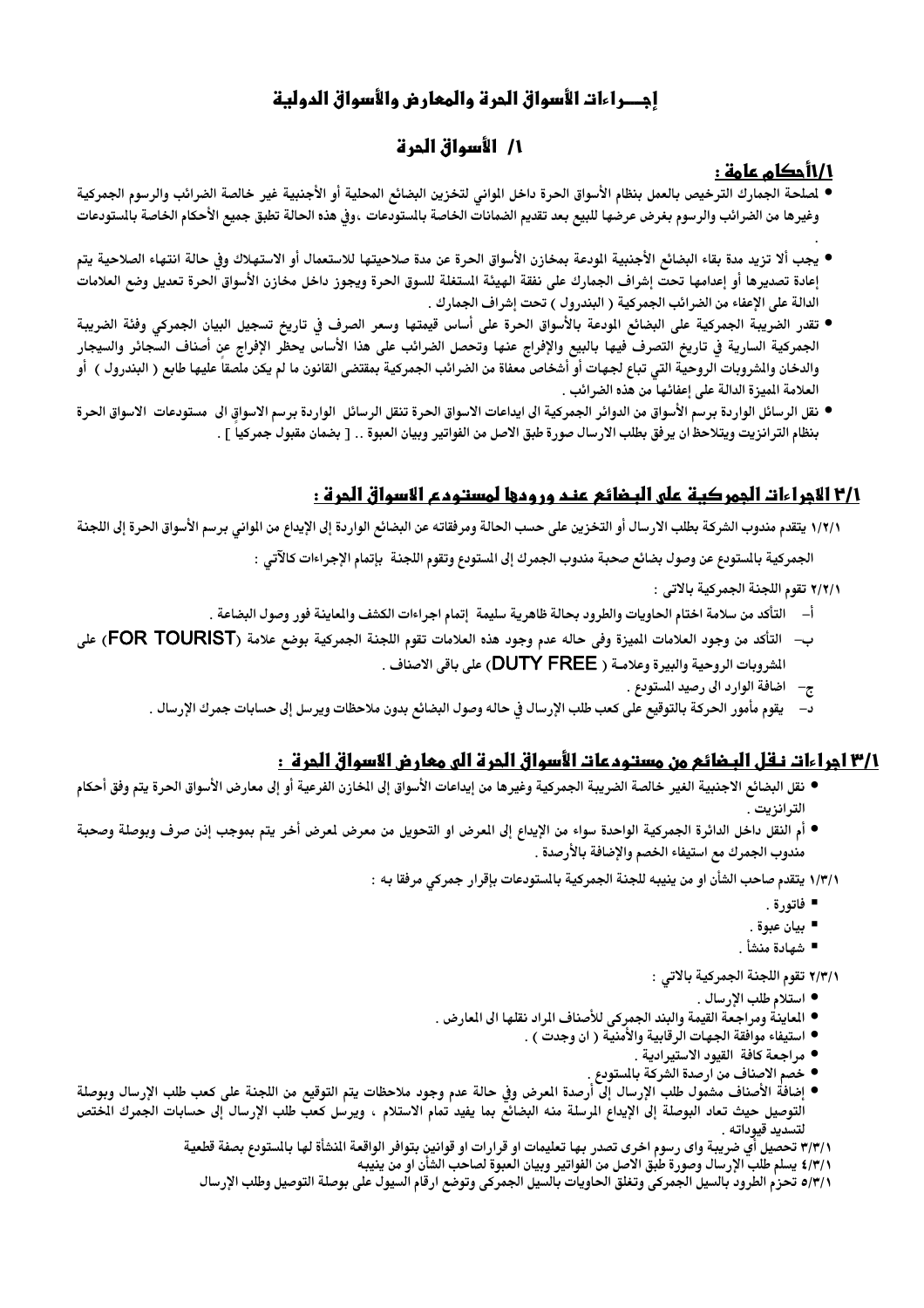## 1/٤ الأجراءات بمعارض البيع :

١/٤/١ تتقدم الشركة صاحبة الشأن او من ينيبها لرئيس اللجنة الجمركية بالمرض بطلب الإرسال ومرفقاته .

- 
- ٢/٤/١ تقوم اللجنة الجمركية وفي حضور مندوب العرض بفحص أختام الحاويات والطرود وتفريغ الشّمول ـ وإضافة الوارد الى رصيد الشركة بالعرض .<br>٢/٤/١ في حاله عدم وجود ملاحظات يوقع رئيس اللجنة الجمركية على كعب طلب الإرسال وبوصلة التوص
	- ٤/٤/١ إجراءات وضوابط البيع بمعارض الآسواق الحرة :
- البيع بمعارضَ الأسواقّ الحرة يتم وفق أحكام قانون تنظيم الإعفاءات الجمركية رقم ٨٦/١٨٦ ولائحته التنفيذية رقم ٢٠٠٥/٨٦١ المادة ٧ فقرة ٦ .
	-
	- يتم حصر وتجميع الأصنّاف الباعة لكّل وردية من واقع الفواتير بمعرفة قيم الأرصدة ويتم الخصم للأصناف من أرصدة العرض .

## 1/11مراءات تداول عينات العطور بشركات الأسواق الحرة

#### أولاً : بـالنـسبـة لشركات الأسواق المرة المتواجدة بـالموانـي البـريـة والبـمريـة والجويـة

- يسمح لشركات الأسواق الحرة بعرض كميات عينات من العطور ″ زجاجات نمطيه TESTER– أمبولات صغيرة ″ بصالات الوصول وصالات
	- تمسك سجلات في كل من المخازن الرئيسية والفرعية اللحقة بمعارض البيع تقيد بها حركة دخول وخروج العينات  $\circ$
- يتم إدخال العينات للمخازن او العار ض بموجب اذن دخول يعتمد من مدير الحركة الختص ويستخرج اذن صرف عند سحب هذه العينات من  $\circ$ المخازن للعرض على كاونتر ات المعرض ،
	- تعرض العينات النمطية TESTER على كونترات المرض مفتوحة ويتم التأكد من فتح كافة العينات عند دخولها للعرض  $\circ$
- تحصل الضريبة الجمركية على كميات العينات القرر عرضها بصالات الوصول فقط على ان تقدر قيمتها الجمركية بمعرفة لجنه فنيه على ان  $\circ$ تكون الضريبة على السائل فقط دون العبوات •
	- بالنسبة لما يعر ض في صلات السفر يكتفي فقط بالرقابة الجمركية عليها باعتبارها تستخدم فقط لأغراض التصدير صحبه السافرين ٠  $\Omega$

#### ثانياً : بـالنـسبـة لشركات الأسواق المرة المتواهدة خارج الموانـى البـريـة والبـمريـة والمويـة :-

تلتزم هذه الشركات بسداد الضرائب على ما ترغب في عرضه واستخدامها كعينات واثبات ذلك على طلب الإرسال إلى العرض وأتباع باقى الخطوات السابقة .

# ٢/ المعارض والأسواق الدولية

#### <u>1/ المعار ض:</u>

وهي المارض الأجنبية التي تتم داخل جمهورية مصر العربية مثل معرض (مارس — الطيران بشرم الشيخ– اليخوت بالغردقة — المجوهرات بالفنادق ) ،

المعارض التخصصة مثل (ماكينات النسيج والبلاستيك — ماكينات الورش —الاتصالات …. وخلافه ) ، وكذا المرض التي تقام بقاعة المؤتمرات .

أحكام عامة :

مع مراعاة الأحكام العامة التى تقررها اتفاقية بروكسيل بشأن التسهيلات المنوحة لاستيراد سلع مخصصة للعرض والاستعمال فى العارض والأسواق والؤتمرات والأحوال الشابهة ، ومراعاة القرار الجمهوري رقم ١٩٦٣/٢٠ على انضمام الجمهورية العربية المتحدة لهذه الاتفاقية دون أي تحفظ ، والمادة (١٤١) فقرة (ج) من اللائحة التنفيذية لقانون الجمارك .

١/١ يجوز الإفراج المؤقت عن :

- السلع المخصصة للعرض أو المعدة للإعلان عنها في إحدى المناسبات .
- السلع القصود استعمالها في سبيل عرض المنتجات الأجنبية في إحدى المناسبات ، وتشمل : – السلع الضرورية لعرض الآلات والأجهزة .
- مواد التشييد والديكور الشتملة على التركيبات الكهربائية اللازمة للإقامة الؤقتة للعارضين الأجانب .
- معدات الإعلان والإرشاد عن السلع الأجنبية المروضة والتسجيلات الصوتية والأفلام والشرائح الزجاجية والأجهزة اللازمة إستعمالها .
- –العدات الشتملة على أجهزة التفسير وأجهزة التسجيل الصوتى ذات الصفة العلمية والتعليمية ولثقافية والقصود إستعمالها فى مجال الؤتمرات الدولية .
	- ٢/١ تمنح التسهيلات للسلع أعلاه .. بشرط :
	- إمكانية التحقق من ذاتية البضاعة عند إعادة تصديرها .
	- أن يكون عدد أو كمية الأدوات المتشابهـة مناسباً للغرض من استيرادها .

٣/١ لايجوز بيع السلع المنوحة استيرادا مؤقتا إلا بعد استيفاء كافة النواحي الضريبية والاستيرادية والرقابية السارية في وقت الإفراج .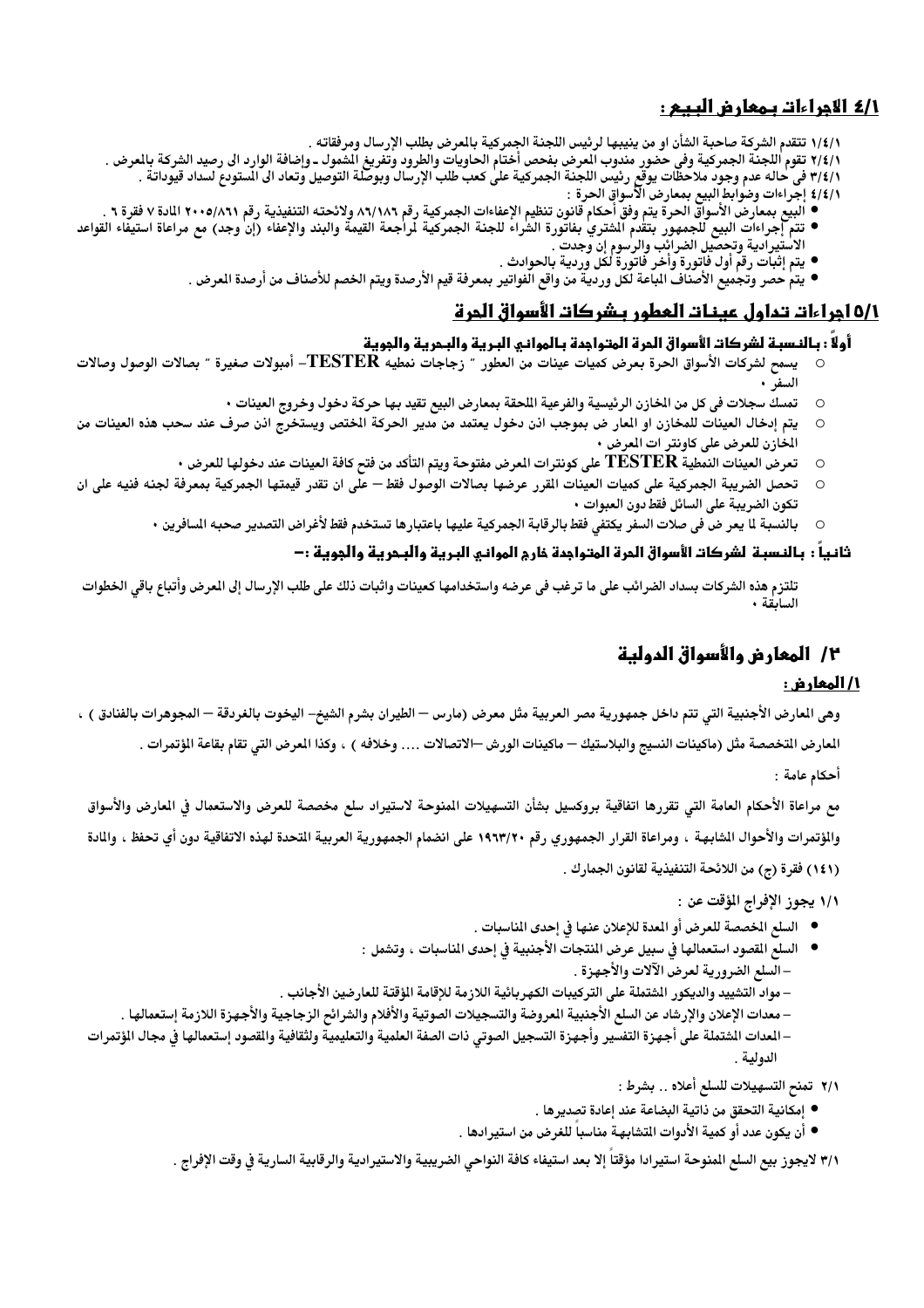## <u>٢/ خطوات الافرام في المعارض :</u>

### 11/2 الافرام للعرض والإعادة :

 $\bullet$ 

١– المستندات المطلوبة للإفراج برسم العرض والإعادة :

- موافقة الهيئة العامة لشئون المعارض والأسواق الدولية على إقامة المعرض .
- خطاب ضمان مصرفي بقيمة الرسوم الجمركية وغيرها من الضرائب الستحقة أو تعهد من السفارات معتمد من إدارة المراسم بوزارة الخارجية أو تعهد من الوزارات والصالح الحكومية أو إيصال سداد أمانة نقدية لحين إعادة التصدير .
	- ضمان مقبول جمركياً بقيمة الضرائب والرسوم الجمركية وغيرها من الضرائب والرسوم .
		- بطاقة متعاملين مع الجمارك للمستخلص .  $\bullet$
		- فاتورة بإسم المعرض وصاحب الشأن وكشف تعبئة .  $\bullet$

٢– خطوات الإفراج للعرض والإعادة :

يقدم صاحب الشأن أو من ينيبه ملف الإقرار الجمركي مرفق به المستندات النوه عنها عاليه حيث تتم الإجراءات الوضحة بنظام الإفراج المؤقت .

### ٢/٢ بيع السلع داخل المعرض :

تنص المادة (٢٥) من اللائحة التنفيذية لقانون الاستيراد والتصدير على الآتي :

″يجوز لرئيس مجلس إدارة الهيئة العامة لشئون العارض والأسواق الدولية السماح للعارضين بالعارض والأسواق الدولية والعارض التى يصدر ترخيص بإقامتها فيما بعد ببيع السلع الستوردة برسم العرض والإعادة مباشرة في أماكن البيع التي تحددها إدارة العرض أو السوق في حدود النفقات المحلية لأجنحة العرض ويتم البيع في هذه الحالة تحت إشراف الهيئة الذكورة ومصلحة الجمارك على أن تستوفي القواعد الاستيرادية سواء كان الشراء للإتجار أو الإنتاج أو الاستخدام الخاص أو الاستعمال الشخصى ويستثنى من ذلك استيفاء شهادة النشأ والشحن من بلد النشأ ، وكذلك القواعد الضريبية والرقابية".

١– المستندات الطلوبة في حالة الإفراج بحصة بيع مباشر :

- بيان جمرکي مرفق به ∶
- فاتورة كشف تعبئة . – موافقة الهيئة العامة لشئون المعارض بحصة البيع المباشر .

### ٢– خطوات الإفراج في حالة البيع المباشر :

- يتقدم صاحب الشأن ببيان جمركي مرفق به المستندات الموضحة في حالة الإفراج بحصة بيع مباشر .
	- تشكيل لجنة من الحركة والتعريفة لإتمام الكشف والماينة حيث يتم :
		- العرض على الجهات الرقابية إن وجدت .
			- تحصيل الضرائب والرسوم المستحقة .
				- إستيفاء النواحي الاستيرادية .

### ٣/٢ الاستيراد من المعرض بـغرض الاتجار أو الانـتام أو الاستخدام الخاص :

تنص المادة الخاصة فقرة (٢) من اتفاقية المارض والأسواق الدولية القرار الوزاري ٢٠٠٥/٧٧٠ مادة (١) فقرة (أ) على أن الإستيراد من المارض يطبق بشأنه قوانين ولوائح دولة الإستيراد والتي تطبق في حالة الاستيراد من الخارج .

١– المستندات المطلوبة للاستيراد من المعارض :

- يتقدم صاحب الشأن الذي سيفرج له عن البضائع من المعرض بملف الإقرار الجمركي .. مرفق بـه :
	- فاتورة بإسم صاحب الشأن من صاحب البضاعة (العارض الأجنبي) في تاريخ المعرض .
- سجل مستوردين في حالة الاستيراد للاتجار بطاقة احتياجات وسجل صناعي في حالة الإنتاج رخصة مهنية في حالة الاستخدام الخاص .
	- نمونج (٤) في حالة تجاوز الفاتورة ٥٠٠٠ \$ للاتجار ومستلزمات الإنتاج فقط .
	- نمونج (٦) للاستخدام الخاص . ● بطاقة متعاملين مع الجمارك .
		- نمونج (٥) لمستلزمات الإنتاج ومكوناته .

٢- خطوات الإفراج :

بعد تقدم صاحب الشأن بالإقرار الجمركي مرفق به المستندات السابقة حسب نوع الإفراج للجنة الجمركية بإدارة العارض :

- تشكل لجنة من الحركة والتعريفة للكشف والماينة واستيفاء جهات العرض إن وجدت ، وكذلك القيود الاستيرادية وتحصيل الضرائب والرسوم المستحقة .
	- يتم التخصيم على شهادة الموقوفات السابق ورود البضاعة عليها .
	- يتم صرف البضاعة . ● يحرر إذن الإفراج ويسلّم لصاحب الشأن أو مندوبه .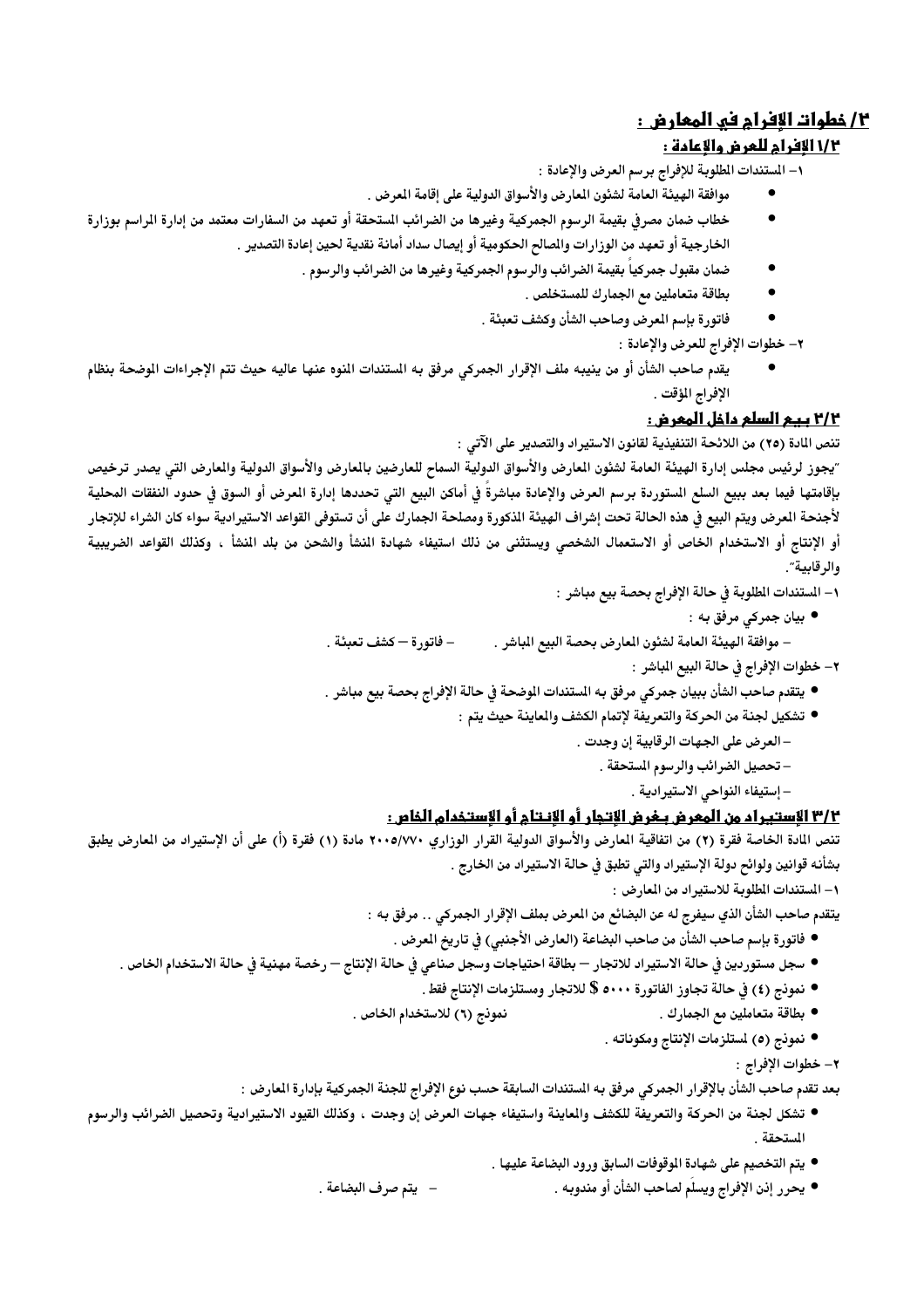### ٣/ 1عادة التصدير

١/٣ طبقاً لنص المادة العاشرة فقرة (٣) من الاتفاقية ″البضائع الستوردة إفراج مؤقت يمكن إعادة تصديرها في رسالة واحدة أو عدة رسائل ومن أي مكتب جمر كي وأن لا تر تبط بمكاتب الجمرك الخصصة للاستير اد إلا إذا كان الستور د تعهد بإعادة التصدير من جمرك الاستير اد" .

٢/٣ أن يتم إعادة التصدير خلال ٦ أشهر من تاريخ الاستيراد غير أنه يجوز للسلطات الجمركية بالبلد الستورد أن تقوم بالتصدير فى بحر مدة لاتقل عن شهر طبقاً لنوع ومدة العرض .

٣/٣ للسلطات الجمركية أن تسمح لن يهمهم الأمر بإبقاء السلع لعرضها أو استعمالها في مناسبة لاحقة .. بشرط :

- خضوعها للقوانين واللوائح المحلية .
- إعادة التصدير خلال سنة من تاريخ الاستيراد .
- لأسباب متفق عليها يمكن للسلطات الجمركية في نطاق الحدود التي تفرضها القوانين واللوائح العمول بها في بلد الإستيراد أن تمنح فترات أطول من المنصوص عليها أعلاه .
- عندما لايمكن إعادة تصدير البضائع المنوحة الإفراج الؤقت نتيجة الحجز عليها من غير أشخاص القانون الخاص فإن إلتزام إعادة التصدير النوه عنه يوقف طوال فترة الحجز .

٤/٣ خطوات إعادة التصدير في حالة سابقة الإفراج للعرض والإعادة :

- يتقدم صاحب الشأن بملف الإقرار الجمركي مدون عليه إسم المرض السابق الإفراج عنه ورقم شهادة الوقوفات الطلوب تصديرها مرفق به الفواتير – كشف التعبئة .
	- تشكل لجنة من الحركة والتعريفة لإتمام الطابقة على شهادة الموقوفات بعد إحضارها من قسم العلقات .
- في حالة تصدير كامل الشمول يتم التأشير بذلك على شهادة الوقوفات بعد وصول ما يفيد التصدير وتسدد شهادة الوقوفات في الخزينة سايره ويسدد دفتر المعلقات برقم القسيمة السايرة .
- في حالة عدم تصدير الشمول بالكامل يتم التأشير بذلك على شهادة الوقوفات ويتم تحصيل الرسوم الجمركية الستحقة والغرامات واستيفاء القيود الاستيرادية عن الجزء الذي لم يعاد تصديره من البضائع وتعرض الشهادة على وزارة التجارة لاتخاذ اللازم في حالة إستيفاء النواحي الاستيرادية أو الرقابية .

#### 1⁄2 رد الضمانـات

- بعد وصول ما يفيد التصدير من الوانى الختلفة يتم تسوية شهادة الوقوفات الخاصة بها .
- يتقدم صاحب الشأن بخطاب لرد الضمانات ويؤشر عليه من لجنة الرد بالتعريفة بلا مانع بعد المراجعـة وثبـوت الاسـتحقاق بانتهـاء الغـرض مـن الضمان .
	- يحرر خطاب لإدارة الحسابات لرد الضمان .

## ٥/ الأسواق الدولية (معارض المنتجات المصرية بـالمارم في ممتلف دول العالم) :

1/0 تماشياً مع أهداف الاتفاقية لتشجيع تبادل الآراء والملومات في اليدان الدولى لتحقيق منافع جوهرية للتجارة الدولية تقوم

جمهورية مصر العربية بإقامة العديد من المعارض الخارجية فى مختلف دول العالم عن طريق الهيئة العامة لشئون المعارض والأسواق

الدولية . . طبقا للخطوات التالية :

- تقوم الهيئة بالإعلان عن المعرض وإسم الدولة التي سيقام عليها .  $\overline{a}$
- تتقدم العديد من الشركات المنتجة والصانع بطلبات للهيئة للاشتراك في هذه المعارض وحجز الساحات الخاصة بهم .
	- تقوم الهيئة بتجميع البضائع من أصحاب الشأن في الخازن الخاصة بها .
- يتم تشكيل لجنة لإختيار العروضات من هيئـة العـارض والأسـواق والجمـارك والتجـارة والـصناعة لعـرض المروضـات الـصدرة طبقـا للقـرار الـوزاري رقـم ٢٠٠٢/٤٠٦ قبل التصدير لتحديد مدى ملائمة الأصناف وجودة التغليف الناسبة للعرض .
- في حالة موافقة لجنة إختيار المروضات على التصدير يتم فتح بيان جمركي صادر بإسم هيئة المارض والأسواق الدولية أو صاحب الشأن .. مرفق به الآتي :
	- الفواتير الخاصة بجميع أصحاب الشأن الشاركين فى المعرض .
	- القرار الوزاري الخاص بإقامة المعرض أو خطاب من الهيئة يفيد بأنه جاري استصدار القرار الوزاري .
		- موافقة لجنة اختيار المروضات على سفر المرض أو خطاب من الهيئة يفيد بموافقة اللجنة
	- تشكل اللجنة الجمركية من الحركة والتعريفة لإتمام كشف الشمول واستيفاء جهات العرض إن وجدت مثل (الآثار الدمغة والوازين) .
		- يتم تحرير استمارة (١٢٦ ك.م) بالشمول الصدر مرفقا بها صور معتمدة من الفواتير الصدرة .